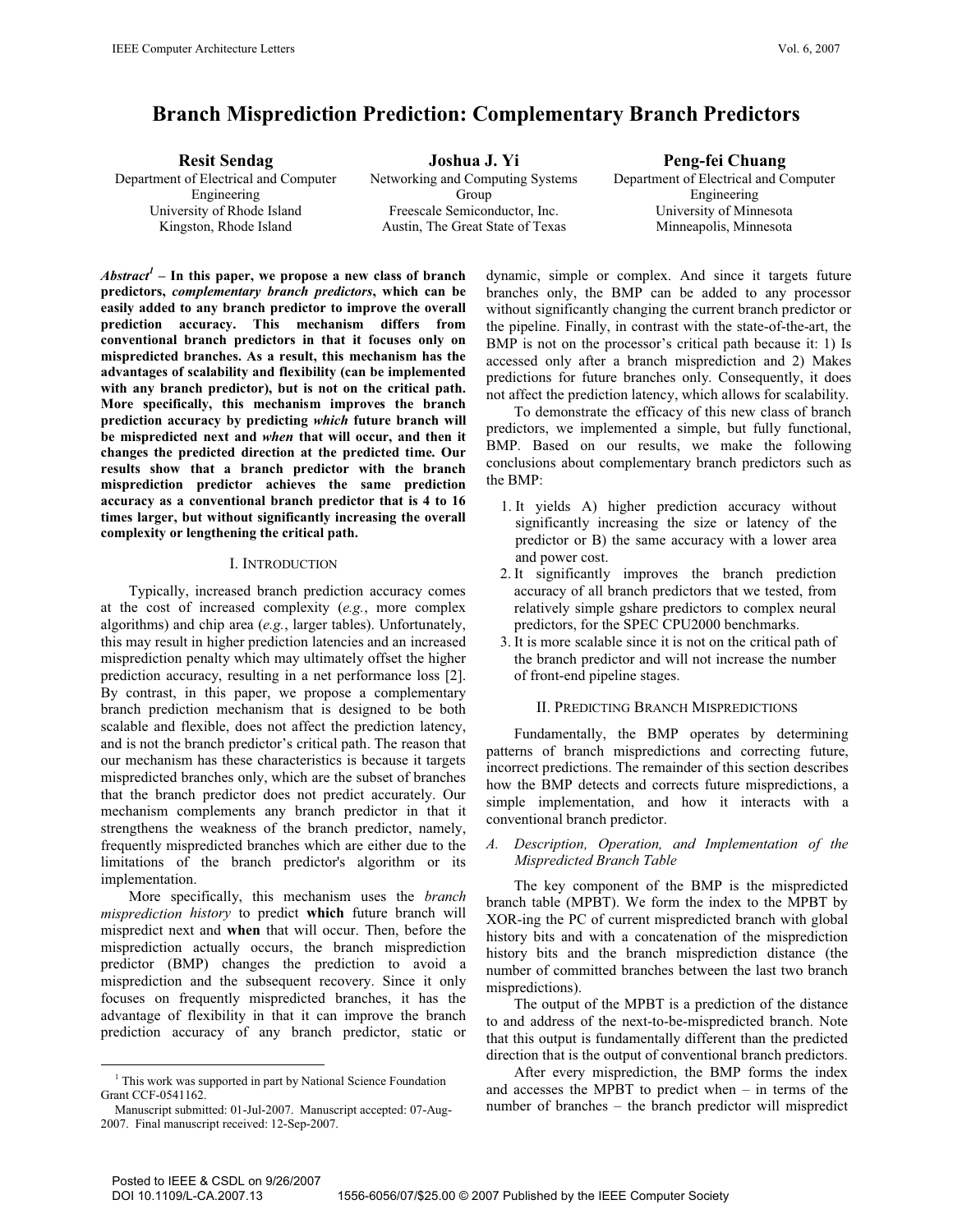again. The BMP decrements the predicted distance counter every time a branch instruction is fetched. When the predicted distance is zero, the predicted branch address is compared against the PC of the current branch; if they match, the BMP corrects the branch prediction.

*MPBT implementation and prediction***:** The width of each MPBT entry is 14 bits wide; 4 bits for the address, 8 bits for the distance, 1 used bit, and 1 T/NT bit. These values work sufficiently well for the SPEC CPU2000 benchmarks. After indexing the MPBT, the entry corresponding to the index is copied into two registers, one of which stores the 4 bit next-to-be-mispredicted PC (NMPC) and the 1-bit T/NT field, while the other stores the 8-bit misprediction distance (MPD). The NMPC register and T/NT field update only after a branch misprediction. By contrast, the MPD register value decrements after each fetched branch instruction until the next misprediction occurs (at which point the counter is set to the next predicted misprediction distance) or it decrements to zero, whichever happens first. In the former case, the BMP has overestimated the distance, so its prediction of a branch misprediction is ignored. Note that this does not result in any additional branch mispredictions.

*Updating the MPBT***:** After a branch misprediction, the 8-bit branch counter (BC) starts counting the number of committed branches between consecutive mispredictions. After the next misprediction, the BMP updates the MPBT entry that made the last prediction with the value of the BC and bits 3 to 6 of the PC of the mispredicted branch, and the T/NT field is updated with the predicted direction (which was wrong).

Correct BMP predictions set the used bit for that entry. If the used bit is set, but the MPBT prediction is wrong, the entry is not updated and the used bit is reset. This approach protects MPBT entries from eviction based on a single misprediction. However, this entry will be evicted if it causes two consecutive incorrect predictions of branch mispredictions. The used bit also alleviates any aliasing to the same entry.

#### *B. Interaction with the branch predictor*

The BMP only interacts with the branch predictor for a branch that is predicted to be mispredicted, which is significantly less often than a confidence estimator does (*i.e.*, on every predicted branch). Since the BMP's prediction is made well ahead of the time, different optimizations can be used to eliminate the extra latency due to correcting a future prediction. One possible optimization would be to time any actions to finish at the same time that the MPD value reaches zero. However, specific optimizations of the basic BMP design are out of the scope for this paper.

# III. RESULTS AND ANALYSIS

To evaluate the efficacy of our BMP mechanism, we added it to the gshare [5], PAp [7], Alpha 21264 [4] ("Alpha"), and piecewise linear [3] ("PWL") branch predictors and evaluated it for all 26 SPEC CPU2000 benchmarks.

#### *A. Branch Misprediction Predictor Performance*

Figures 1 and 2 show the reduction in the branch misprediction rate due to using the 64, 256, 1024, and 4096 entry BMPs, for the integer and floating-point benchmarks, respectively. The baseline size of the branch predictors is 8KB.

The results show that using the BMP mechanism significantly reduces the number of branch mispredictions for all branch predictors and for all benchmarks. More specifically, adding a 64-entry BMP reduces the branch misprediction rate by 13.9% (*alpha*) to 20.0% (*gshare*) for the SPECint benchmarks and 53.0% (*PWL*) to 66.9% (*gshare*) for the SPECfp benchmarks. For *swim*, *mgrid, applu, art,* and *lucas*, the BMP is able to eliminate over 90% of the branch mispredictions for at least one branch predictor. Based on these results, we conclude that our BMP mechanism is able to significantly reduce the branch misprediction rate of both simple and complex branch predictors, which, in addition to its relatively small size and low complexity, makes it a very appealing complement to virtually any branch predictor.

To compute the BMP prediction accuracy, we divide the number of successfully corrected predictions by the sum of the number of successfully and unsuccessfully corrected predictions. For most BMP sizes and branch predictors, the prediction accuracy is over 90% which means that the BMP is extremely accurate in predicting both which future branch will mispredict next and when it will be mispredicted.



Figure 1. Percentage reduction in the branch misprediction rate due to BMP for SPECint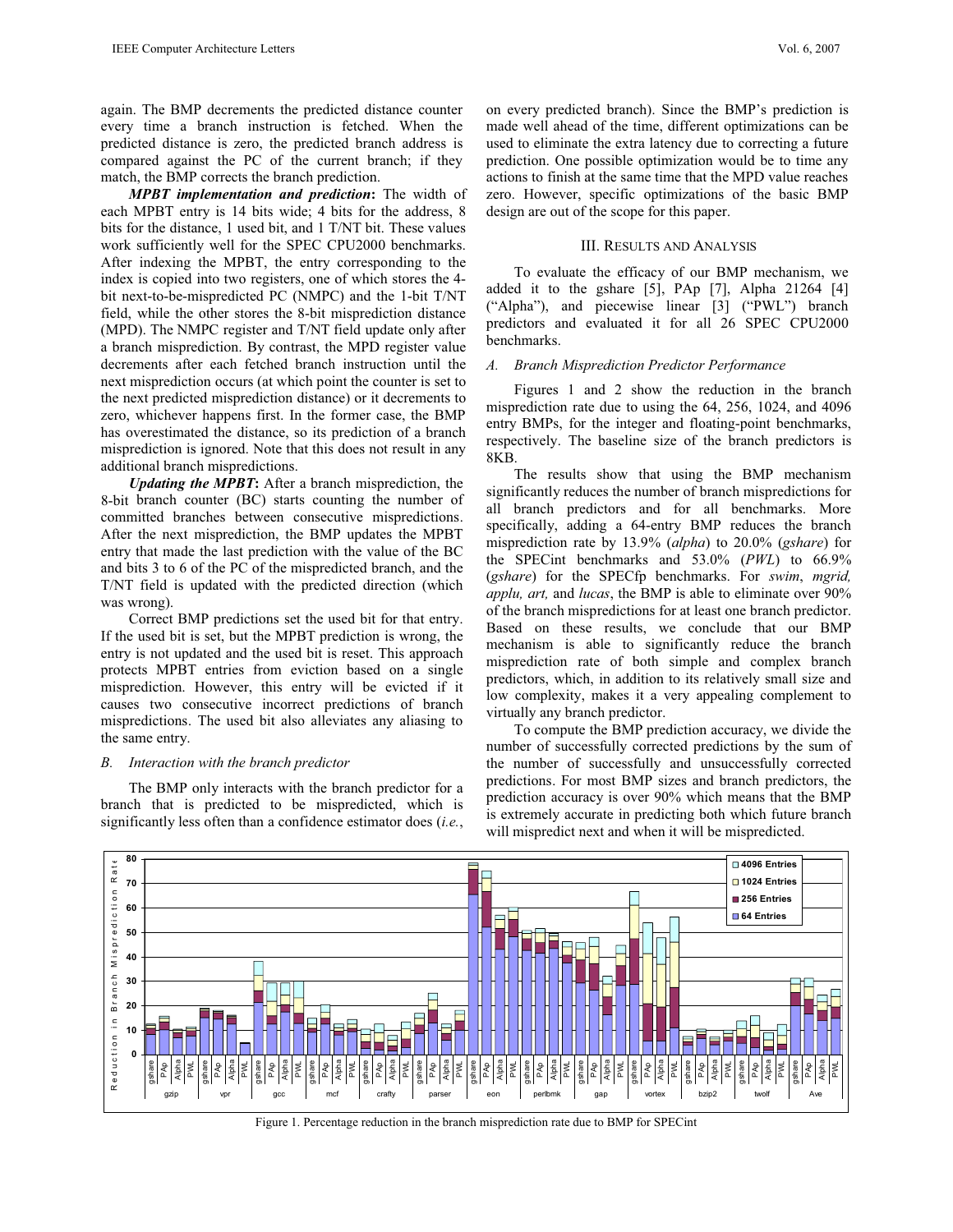

Figure 2. Percentage reduction in the branch misprediction rate due to BMP for SPECfp

# *B. Hardware Budget vs. Branch Prediction Accuracy: Comparing the BMP vs. Larger Branch Predictors*

Table 1 shows the hardware budget that each branch predictor needs to have to match or exceed the branch prediction accuracy for branch predictors that have the BMP mechanism. The total hardware budget of the BP+BMP predictor is less than 4KB (BP+BMP: 2KB+1.8KB) The results in Table 1 show that for all benchmark suites, a branch predictor without a BMP mechanism needs to have a hardware budget that is at least four times as large as the branch predictor with the BMP mechanism. For the SPECfp benchmarks, matching the branch prediction accuracy of the BMP-based branch predictor of 4KB requires a branch predictor with a hardware budget of more than 64KB. However, using such a large branch predictor would most likely significantly increase the prediction latency, thus offsetting the performance gains due to the higher branch prediction accuracy. By contrast, adding the BMP mechanism to a smaller, faster branch predictor can achieve the same or higher prediction accuracies without incurring higher prediction latencies and power consumption.

Table 1. Hardware budget of branch predictor needed to match/exceed the branch prediction accuracy of a 2KB branch predictor with a 1024 entry BMP (Total budget of < 4KB)

| Suite | gshare | pap    | Alpha | PWL   |
|-------|--------|--------|-------|-------|
| Int   | 6KB    | > 64KB | 16KB  | 32KB  |
| FP    | >64KB  | > 64KB | 64KB  | 64K B |

#### *C. Comparing the BMP vs. Loop Predictors*

At first glance, the BMP may appear to be another type of loop predictor (LP) [1]. However, there are several significant differences between the BMP and a LP. First, the BMP is not limited only to loops, but rather can target all types of branches. Second, the LP only uses local history to make predictions while the BMP uses different types of global history (*e.g.*, global misprediction history) to make its predictions. Finally, since the LP competes with other constituent predictors within the branch predictor, even if it is chosen as the highest confidence prediction, its prediction may not be different than the predictions from the other constituent predictors, *i.e.*, all predictors may make a correct prediction. By contrast, the BMP only makes predictions for

frequently mispredicted branches. To quantify the performance difference between a BMP and LP, we implemented the loop predictor that was described in [6].

Figure 3 shows the breakdown of branches, as percentage of all branch mispredictions (i.e., when the LP and BMP are not used), that were successfully predicted by the LP, but not by the BMP (bottom-most segment  $-$  "LP Only"); the BMP, but not by the LP (top-most segment  $-$ "BMP Only"); and by both the BMP and LP (middle segment – "BMP and LP Both Correct"). Therefore, the height of the bottom two segments shows the percentage of mispredictions that were avoided due to using the LP, while the height of the top two segments shows the percentage of mispredictions that were successfully corrected by the BMP. The size of both the LP and BMP was 4KB while the baseline branch predictor size was 8KB.

For the integer benchmarks, the results in Figure 3 show that the LP corrects a very small number of mispredictions (less than 2.3% for all branch predictors) that the BMP does not correctly predict. Overall, the bottom two segments show that the LP corrects fewer than 8.1% of the mispredictions. By contrast, the BMP corrects at least 23% of all mispredictions, including 18% of all mispredictions that the LP does not correctly predict.

The results for the floating-point benchmarks are similar, with exception that the LP corrects a much higher number of mispredictions. Nevertheless, the BMP outperforms the LP for all predictors.



Figure 3. Breakdown of branches that were successfully predicted due to using a LP or a BMP as a percentage of the total number of mispredictions. Both LP and BMP are 4KB. Baseline BP is 8KB.

On average, 21% and 65% of the mispredictions eliminated by BMP are due to loops, which a loop predictor can also correct, for SPEC integer and floating-point benchmarks, respectively.